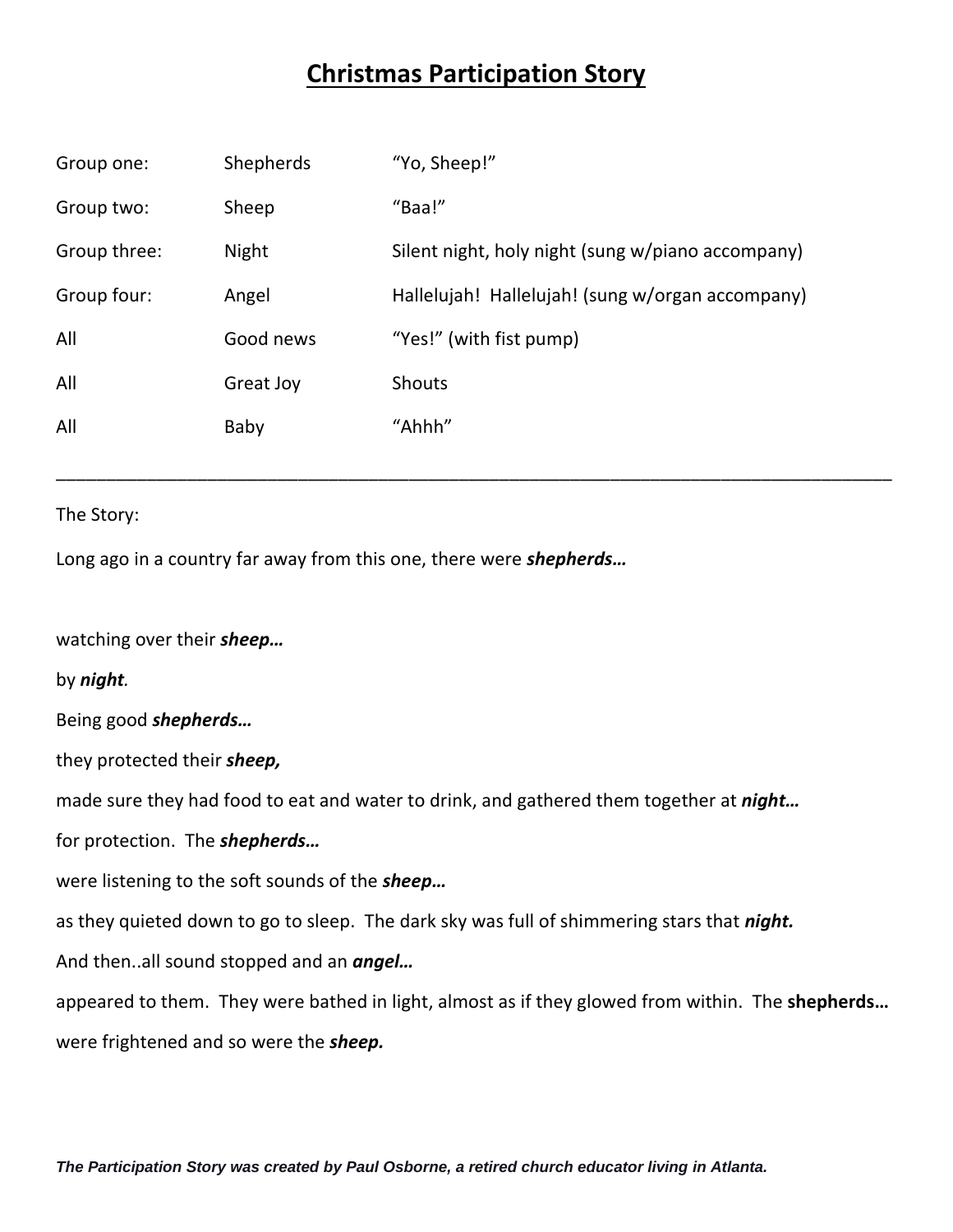The *angel…*

spoke to them. "Don't be afraid. I have some *good news…*

to share. My *good news…*

will bring *great joy…*

to all people. The *good news…*

is this: this very day in David's town, a *baby…*

was born. And this *baby…*

is your savior—Christ the Lord." The *shepherds…*

were amazed and so were the *sheep*.

What they thought was going to be like every other evening had turned into a holy *night*.

# The *angel…*

told them to go into Bethlehem where they would find the *baby*.

Then the sky was filled with *angels…*

singing praises to God, proclaiming the *good news…*

## with *great joy…*

then they were gone. The *shepherds…*

looked at each other and at the *sheep*.

"We should go to Bethlehem and see the *baby…*,"

they said. So they hurried off and found Mary and Joseph and the *baby…*

lying in a manger. When the *shepherds…*

saw him, they told Mary and Joseph what the *angel…*

had told them about the *baby*.

And that they had come to see the *good news…*

for themselves so that they could share the *great joy*.